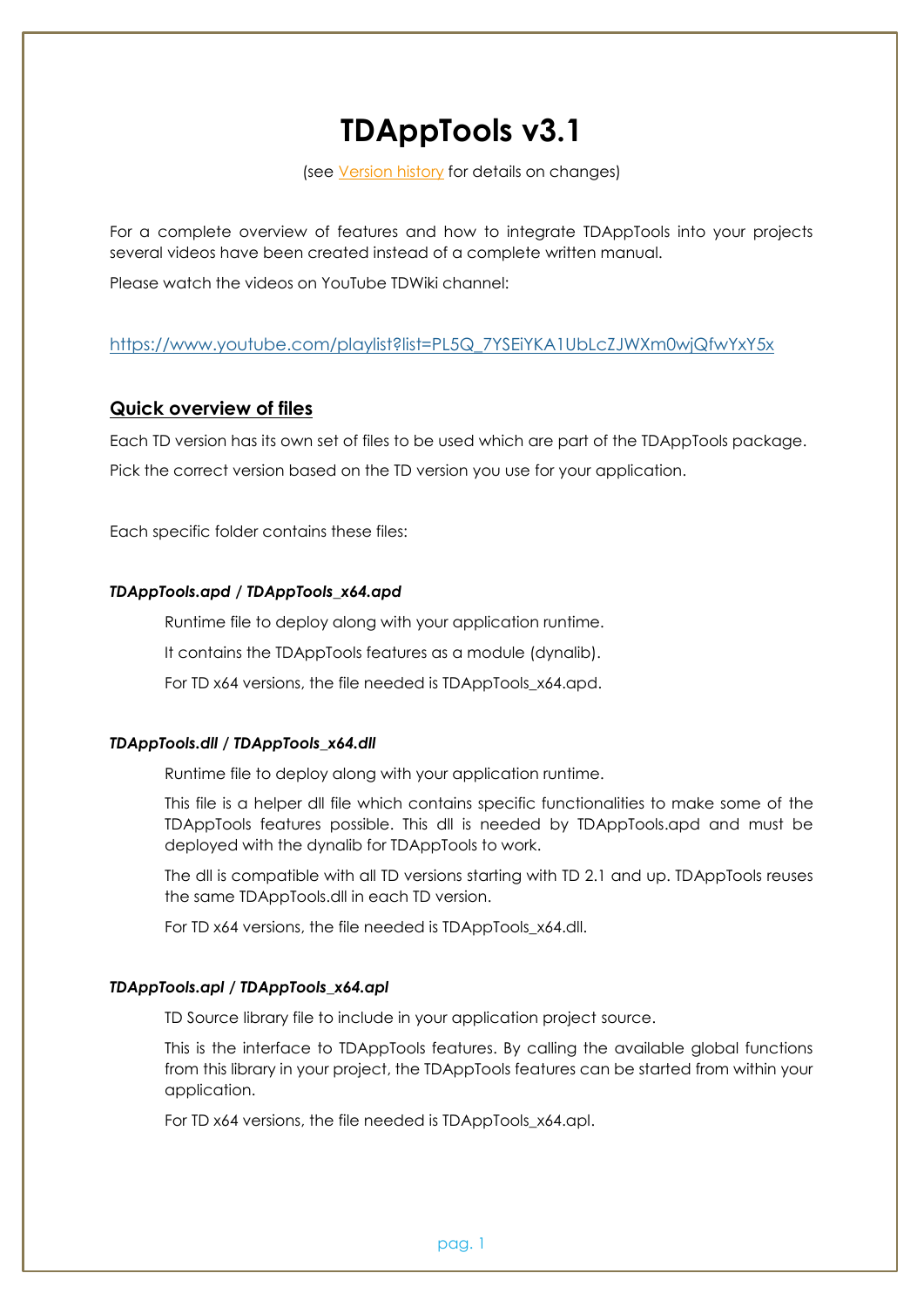# **How to integrate in your projects**

Copy these two files to the runtime folder of your application:

(TD x86 versions):

- TDAppTools.apd
- **TDAppTools.dll**

(TD x64 versions):

- TDAppTools\_x64.apd
- TDAppTools x64.dll

When you do not deploy TDAppTools along with your application for the end user, you can instead copy the apd and dll to the TD installation folder on the development system.

Make sure in any case that when you want to start TDAppTools features, the application must be able to locate these files on the system.

When the files are in the application runtime folder (along with your application exe) this will automatically be the case.

When deployed at another location, make sure the PATH setting on the system points to the folder where these files are deployed.

In your source project, include one library in the libraries section:

(TD x86 versions):

TDAppTools.apl

(TD x64 versions):

• TDAppTools\_x64.apl

This will add the needed functions to your project to start TDAppTools features.

Never include the TDAppTools.apd or TDAppTools\_x64.apd directly in your project, but use the include library.

Only then all TDAppTools features will be available.

The library is small and will not interfere or enlarge your project. It only contains the interface to TDAppTools.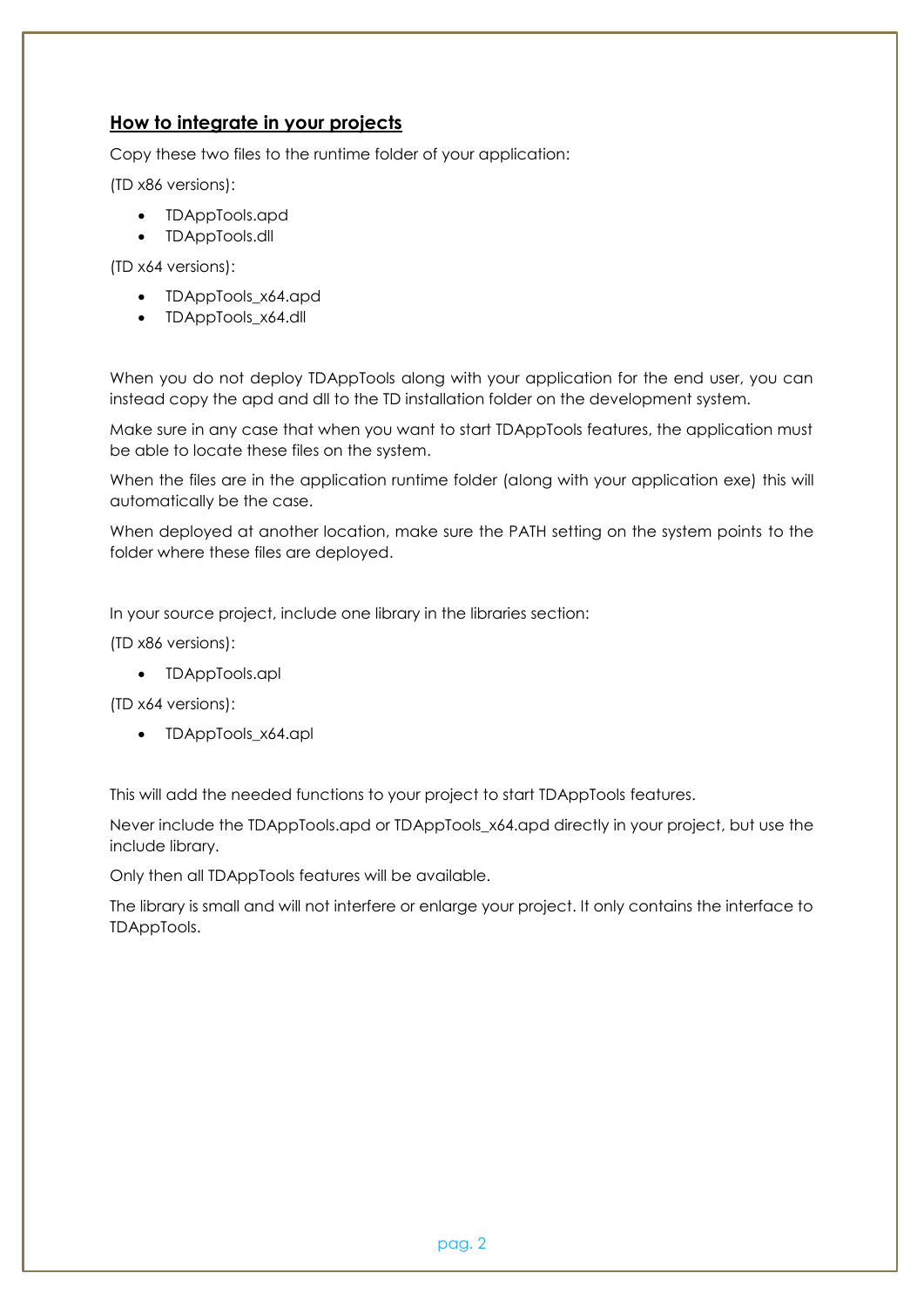### **Starting TDAppTools features from your application**

Now, determine how you want to start TDAppTools features from your application.

Decide which users should be able to use TDAppTools and how the user can access the TDAppTools features.

For instance, depending on user authorizations in your application, a menu item or button could be visible to start TDAppTools or maybe a hidden egg to enable it.

The following TDAppTools features are available:

### **Gui Inspector**

Purpose of this tool is to inspect the GUI structure of the running application and get details of GUI objects. It offers ways to change attributes at runtime and export data from child objects.

To start Gui Inspector from TDAppTools:

The global function *PALTDAppTools\_ShowGuiInspector* (from TDAppTools.apl) will start the Gui Inspector and present the main window.

**Window Handle PALTDAppTools\_ShowGuiInspector( phWndParent, pbEnableSaveSettings, phWndWindow )**

Starts the Gui Inspector.

| Type          | Description                                                                          |
|---------------|--------------------------------------------------------------------------------------|
| Window Handle | (OPTIONAL) Parent window of the Gui Inspector or<br>hWndNULL                         |
| Boolean       | TRUE will save settings to registry                                                  |
|               | FALSE will only keep settings for the current<br>session, no registry use            |
| Window Handle | (OPTIONAL) Immediately show info of this window<br>when inspector starts or hWndNULL |
|               |                                                                                      |

Return value:

The window handle of the Gui Inspector dialog. hWndNULL when TDAppTools is not installed

#### **Sql Monitor**

Purpose of this tool is to trace SQL actions from the running application and inspect the result sets. It offers changing of bind variables and SQL statements and exporting result sets.

To start Sql Monitor from TDAppTools:

The global function *PALTDAppTools\_ShowSqlMonitor* (from TDAppTools.apl) will start Sql Monitor and present the main window.

#### **Window Handle PALTDAppTools\_ShowSqlMonitor( phWndParent,pbEnableSaveSettings,**

#### **pbEditingAllowed, pbEditingAllowed )**

Starts Sql Monitor.

| Parameter            | Type          | Description                                         |
|----------------------|---------------|-----------------------------------------------------|
| phWndParent          | Window Handle | (OPTIONAL) Parent window of Sql Monitor or hWndNULL |
| pbEnableSaveSettings | Boolean       | TRUE will save settings to registry                 |
|                      |               | FALSE will only keep settings for the current       |
|                      |               | session, no registry use                            |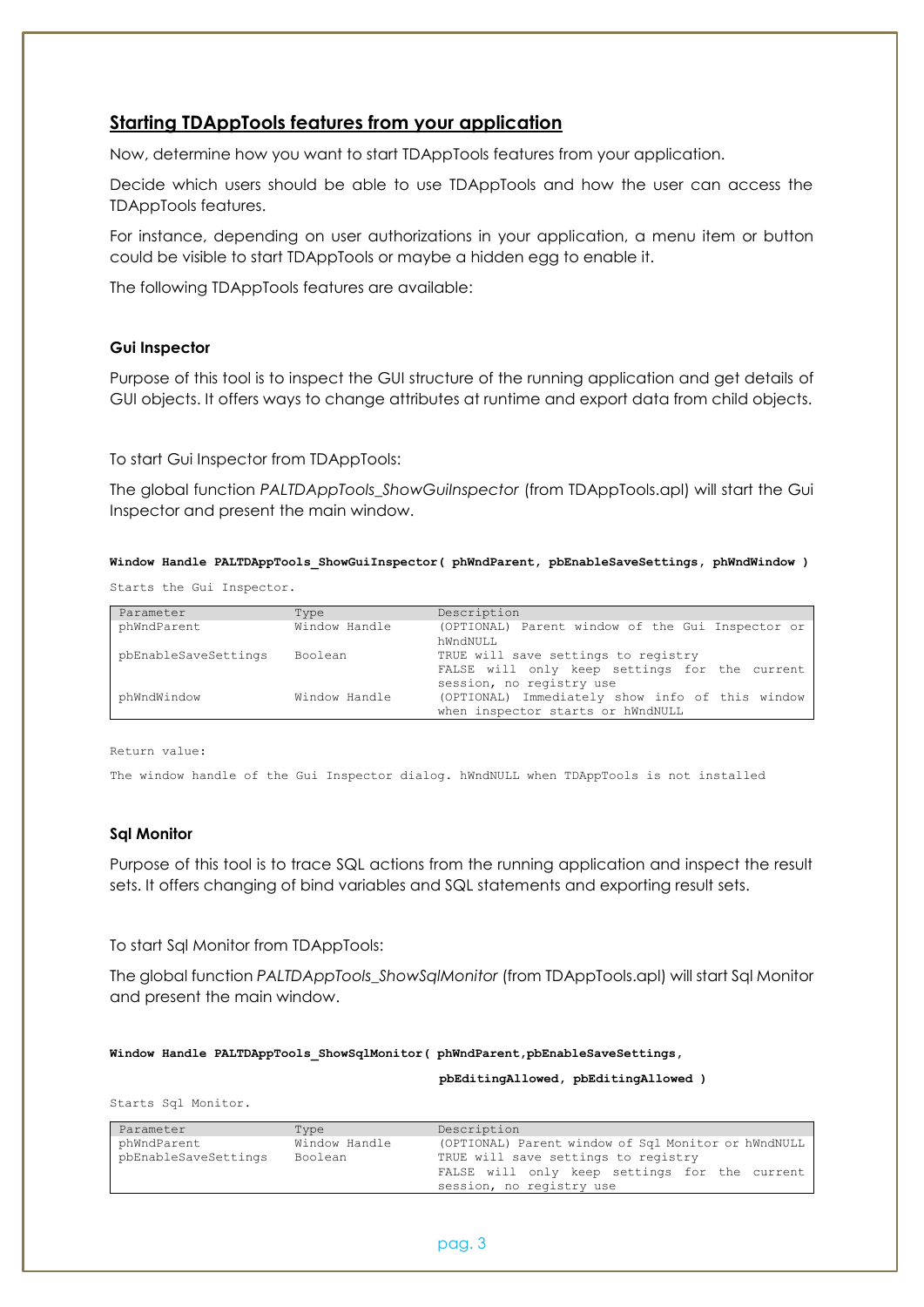| pbEditingAllowed | Boolean | TRUE -> in break mode, editing of SQL statement |
|------------------|---------|-------------------------------------------------|
|                  |         | and data edit is allowed                        |

Return value:

The window handle of Sql Monitor main window. hWndNULL when TDAppTools is not installed

#### **Profiling Controller (available on TD 7.2 and higher)**

Purpose of this tool is to control the TD profiling feature using a simple GUI. This profiling feature was introduced in TD 7.2. Using the controller, you can start/pause/resume and stop profiling.

To start Profiling Controller from TDAppTools:

The global function *PALTDAppTools\_ShowProfiler* (from TDAppTools.apl) will start the Profiling Controller window.

#### **Window Handle PALTDAppTools\_ShowProfiler( phWndParent, pbBlockApp**, **pbEnableSaveSettings )**

Starts TD profiler controller window.

| Parameter            | Type          | Description                                     |
|----------------------|---------------|-------------------------------------------------|
| phWndParent          | Window Handle | (OPTIONAL) Parent window of the Profiling       |
|                      |               | Controller or hWndNULL                          |
| pbBlockApp           | Boolean       | TRUE -> starts tool while application waits for |
|                      |               | it to end. FALSE -> starts asynchronously       |
| pbEnableSaveSettings | Boolean       | TRUE will save settings to registry             |
|                      |               | FALSE will only keep settings for the current   |
|                      |               | session, no registry use                        |
|                      |               |                                                 |

Return value:

The window handle of the Profiling Controller window. hWndNULL when TDAppTools is not installed

#### **App Info**

Purpose of this tool is to inspect and/or change general application (process) and system settings which are in use. It also offers a simple WMI query tool.

To start App Info from TDAppTools:

The global function *PALTDAppTools\_ShowAppInfo* (from TDAppTools.apl) will start the App Info window.

#### **Window Handle PALTDAppTools\_ShowAppInfo( phWndParent, pbBlockApp, pbEnableSaveSettings )**

Starts App Info

| Parameter            | Type          | Description                                                                                                      |
|----------------------|---------------|------------------------------------------------------------------------------------------------------------------|
| phWndParent          | Window Handle | (OPTIONAL) Parent window of the App Info window<br>or hWndNULL                                                   |
| pbBlockApp           | Boolean       | TRUE -> starts tool while application waits for<br>it to end. FALSE -> starts asynchronously                     |
| pbEnableSaveSettings | Boolean       | TRUE will save settings to registry<br>FALSE will only keep settings for the current<br>session, no registry use |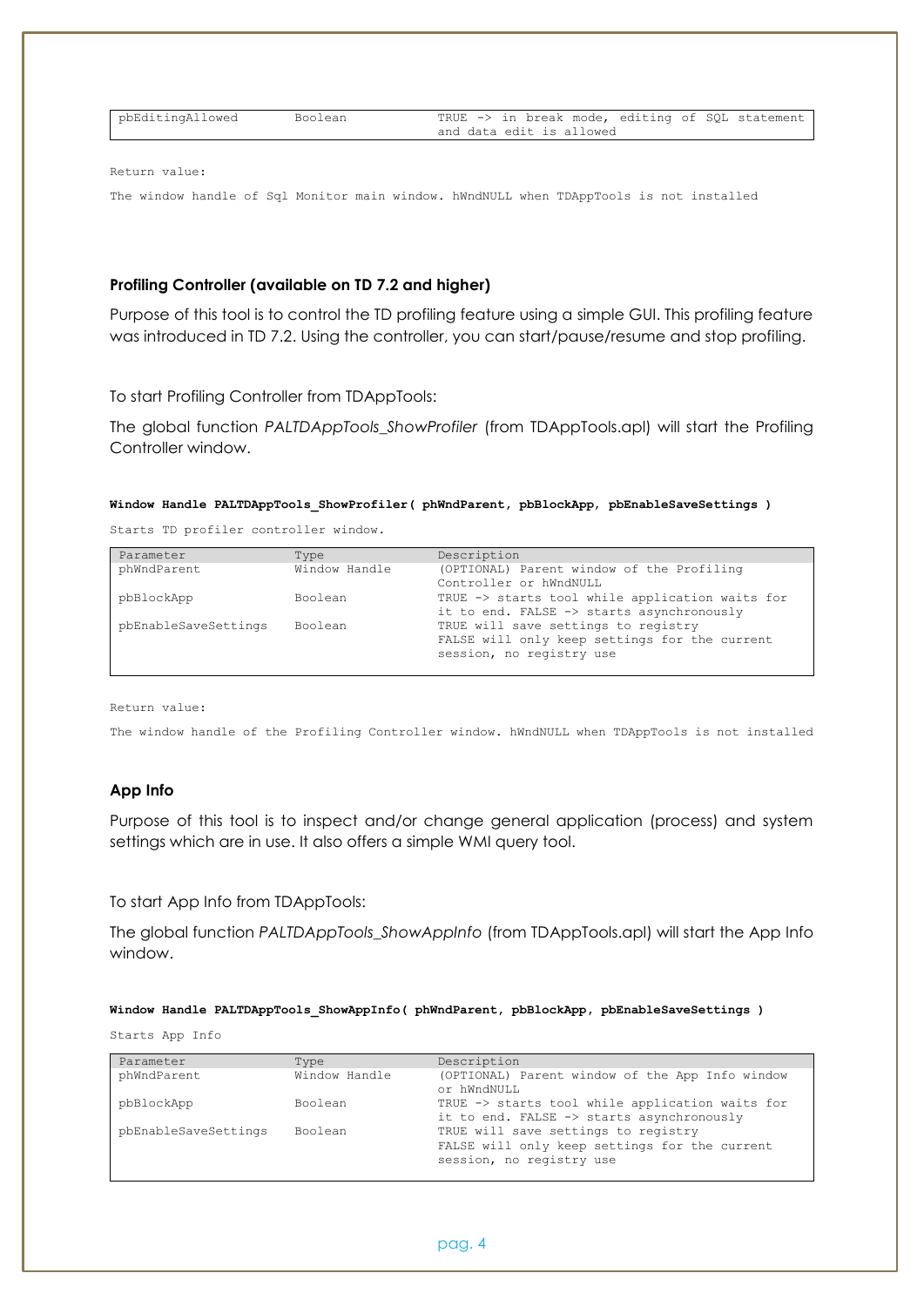Return value:

The window handle of the App Info window. hWndNULL when TDAppTools is not installed

#### **App Info Export**

Purpose of this is to generate App Info and save it to file or use it as string within the application for custom logging without the App Info GUI.

To start App Info Export from TDAppTools:

The global function *PALTDAppTools\_AppInfoExport* (from TDAppTools.apl) will start the App Info Export functionality.

#### **Boolean PALTDAppTools\_AppInfoExport( psFile, pnAppInfoFlags, pnExportTo, pbOpenFile, rpsExportData )**

Exports App Info to file or returns the App Info data as string

| Parameter      | Type           | Description                                                                         |
|----------------|----------------|-------------------------------------------------------------------------------------|
| psFile         | String         | (OPTIONAL) Filename to export to. When empty the<br>data will be returned as string |
| pnAppInfoFlags | Number         | Use any of the ncAPPINFO flags. Combine them by<br>OR .                             |
| pnExportTo     | Number         | One of the ncAPPINFO EXPORT flags                                                   |
| pbOpenFile     | Boolean        | TRUE will open the file after export.                                               |
| rpsExportData  | Receive String | (OUTPUT) The export data                                                            |

Return value :

Boolean = TRUE if the function was ok, FALSE otherwise

#### **WMI Query**

Purpose of this is to execute WMI queries and get the results as string and/or save it to file without the App Info GUI.

To start WMI queries from TDAppTools:

The global function *PALTDAppTools\_WMIQuery* (from TDAppTools.apl) will execute the given WMI query and return the results.

```
Boolean PALTDAppTools_WMIQuery( psNamespace, psQuery, pbMOFOutput, psFile, pnExportTo, 
pbOpenFile, rpsQueryResult )
```
Executes a WMI query and returns the result and/or saves it to file

| Parameter      | Type           | Description                                      |
|----------------|----------------|--------------------------------------------------|
| psNamespace    | String         | WMI namespace for the query                      |
| psQuery        | String         | The WMI query                                    |
| pbMOFOutput    | Boolean        | TRUE will use the MOF format for query results   |
|                |                | FALSE will use a table format                    |
| psFile         | String         | (OPTIONAL) Filename to export to. When empty the |
|                |                | data will be returned as string                  |
| pnExportTo     | Number         | One of the ncAPPINFO EXPORT flags                |
| pbOpenFile     | Boolean        | TRUE will open the file after export             |
| rpsQueryResult | Receive String | (OUTPUT) The result data                         |
|                |                |                                                  |

Return value: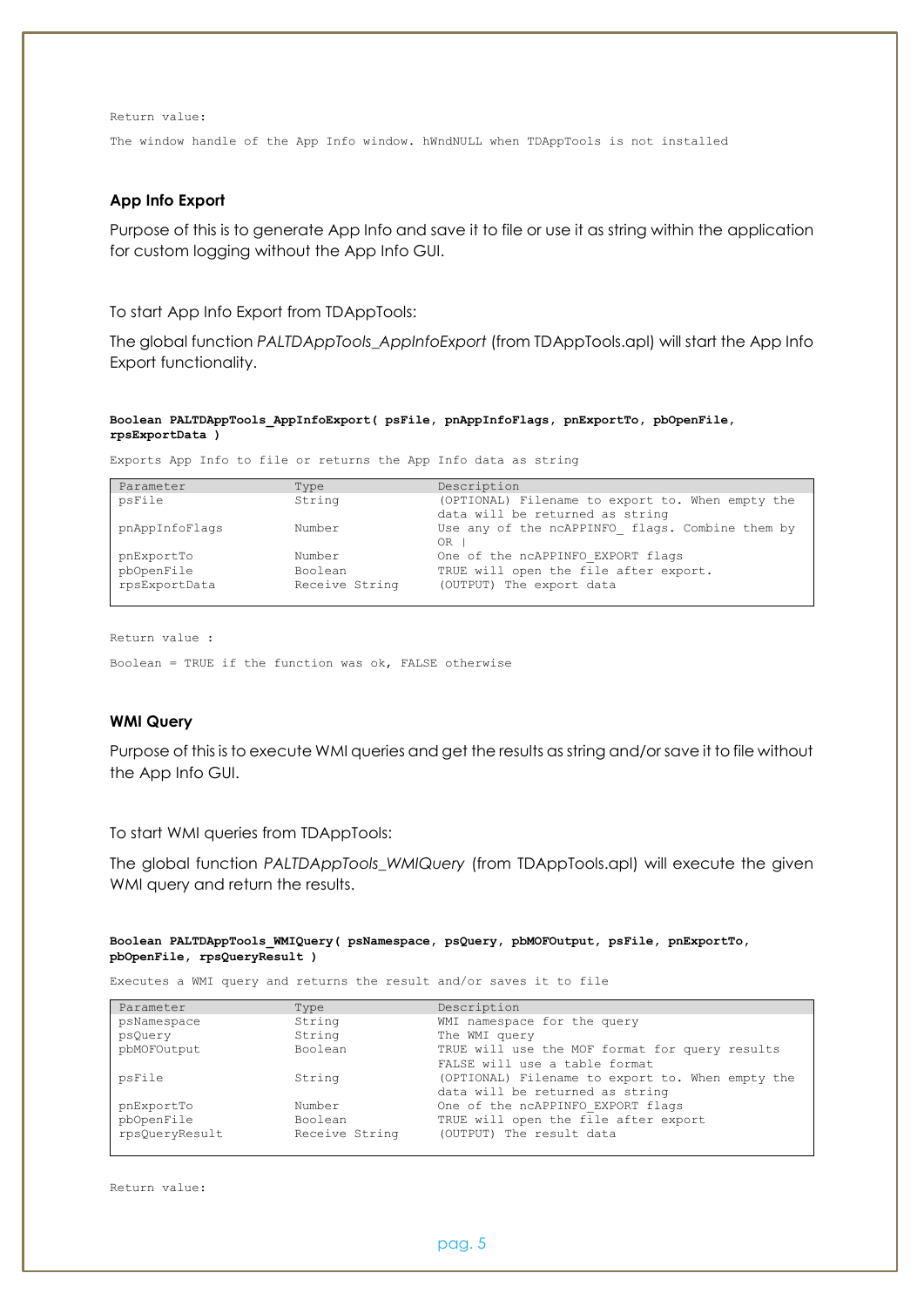Boolean = TRUE if the function was ok, FALSE otherwise

#### **TDAppTools deployment check**

You can check in your project if TDAppTools can be started at runtime.

This will check whether the dynalib is deployed. You can present an error message to the user when TDAppTools is not present on the system.

#### **bool PALTDAppTools\_IsInstalled( )**

Checks if TDAppTools.apd is deployed with the application.

| Parameter     | Type | Description |
|---------------|------|-------------|
| No parameters |      |             |

Return value:

TRUE when installed. FALSE when not.

### **TDAppTools version**

To get the current version of TDAppTools.

#### **String PALTDAppTools\_GetVersion( )**

Returns the TDAppTools version

| rameter<br>. <u>. u. .</u>    | <b>TWD</b><br>$\sim$ | <b>LIOII</b> |  |
|-------------------------------|----------------------|--------------|--|
| $ -$<br>wo parameters<br>TA C |                      |              |  |

Return value: TDAppTools version as string.

#### **Simple start screen or popup menu**

Using just one line of code you can present all TDAppTools features in a simple start screen or popup menu.

#### **Window Handle PALTDAppTools\_Start( phWndParent, pbAsPopupMenu )**

Shows the main TDAppTools GUI from where the several tools can be started.

To be used for devs to quickly present all TDAppTools features from one location.

Option to show a popupmenu instead of a starter window.

| Parameter     | Type          | Description                                                                        |
|---------------|---------------|------------------------------------------------------------------------------------|
| phWndParent   | Window Handle | (OPTIONAL) Parent window of the TDAppTools                                         |
|               |               | starter window or hWndNULL                                                         |
| pbAsPopupMenu | Boolean       | TRUE then shows popupmenu at cursor position,<br>FALSE will show a starter window. |

Return value:

The window handle of the main window.

hWndNULL when TDAppTools is not installed or when using the popup menu option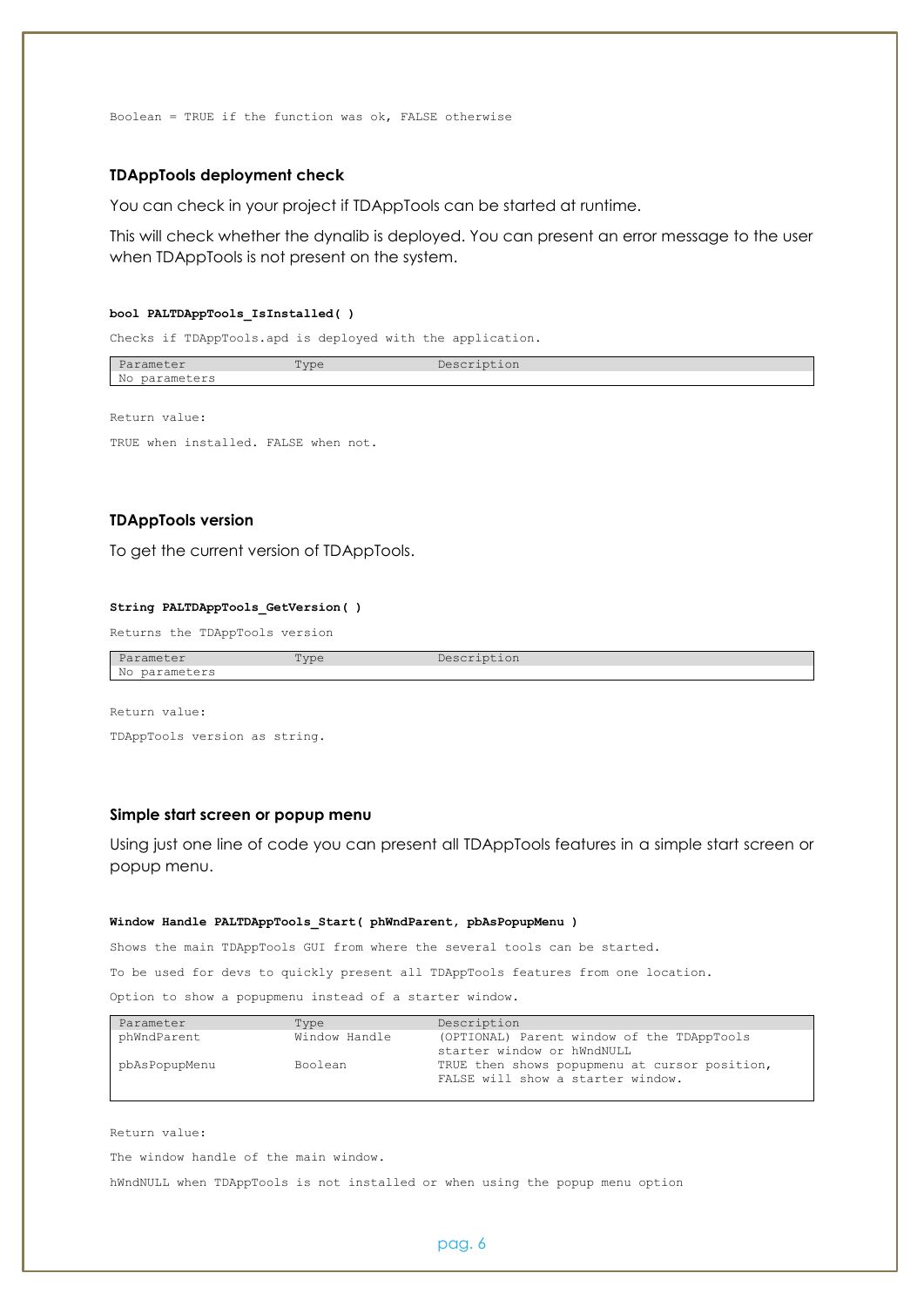# **Deployment**

You have two options for deployment of TDAppTools:

- 1. Deploy TDAppTools (dll and apd) along with your application runtime (setup) from the start. TDAppTools is then present at end user side and could be started the way you have implemented. (probably you have disabled the feature based on user authorizations or created an egg option).
- 2. Only deploy TDAppTools (dll and apd) at end user side when you actually need the features. So by default, TDAppTools is not present on the system. While running your application you can decide to use TDAppTools features by copying the TDAppTools runtime files to the application folder or in a folder defined in the PATH settings. This can be done while your application is already running. There is no need to restart the application. The TDAppTools interface will automatically check if it is deployed when called.

In both cases, you need to deploy these files on the system where you want the features to be available:

### (TD x86) -> **TDAppTools.apd** and **TDAppTools.dll**

### (TD x64) -> **TDAppTools\_x64.apd** and **TDAppTools\_x64.dll**

Make sure these files can be found by your application by putting a *PATH* specification to them or by deploying it in the application runtime folder. Mostly in the same folder as the application executable.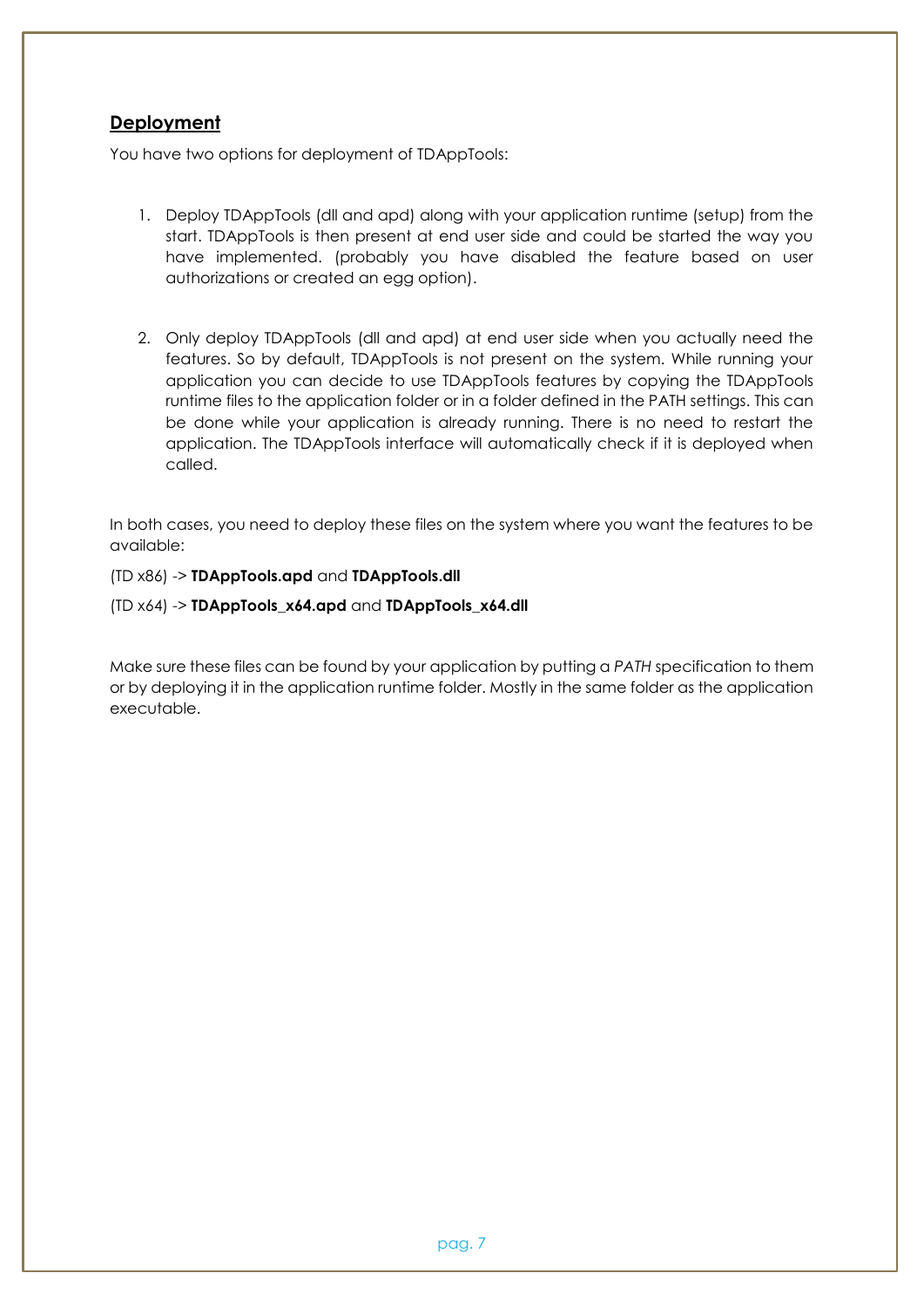# **Support, remarks and suggestions**

TD comes in several versions (ANSI, UNICODE, x86 and x64) and each version and sub version (PTF/SP) could behave differently when using TDAppTools features.

Also when running on different Windows OS (Win7, Win10, 32 vs 64 bit) there could be differences.

As it is difficult to ensure that TDAppTools works flawlessly on all those combinations, there is no guarantee that all features work correctly. But the effort is to make it as stable as possible.

When you encounter issues, please contact me and supply the needed information like

- TD version (SP, PTF level) and bitness (x86 and x64)
- Windows version and bitness (32 vs 64)
- TDAppTools feature which fails or shows issues.
- GUI object which is inspected and fails, SQL statement having issues etc
- Any workflow steps to reproduce

Any suggestions for extra features?

Please contact me at:

<daverabelink@xs4all.nl>

If you would like to support this development, please consider making a donation.

The DONATE button can be found on TDWiki, at the left side in the toolbar:

[https://wiki.tdcommunity.net/index.php/Main\\_Page](https://wiki.tdcommunity.net/index.php/Main_Page)

Or use this direct donate link:

<https://www.paypal.me/DaveRabelink>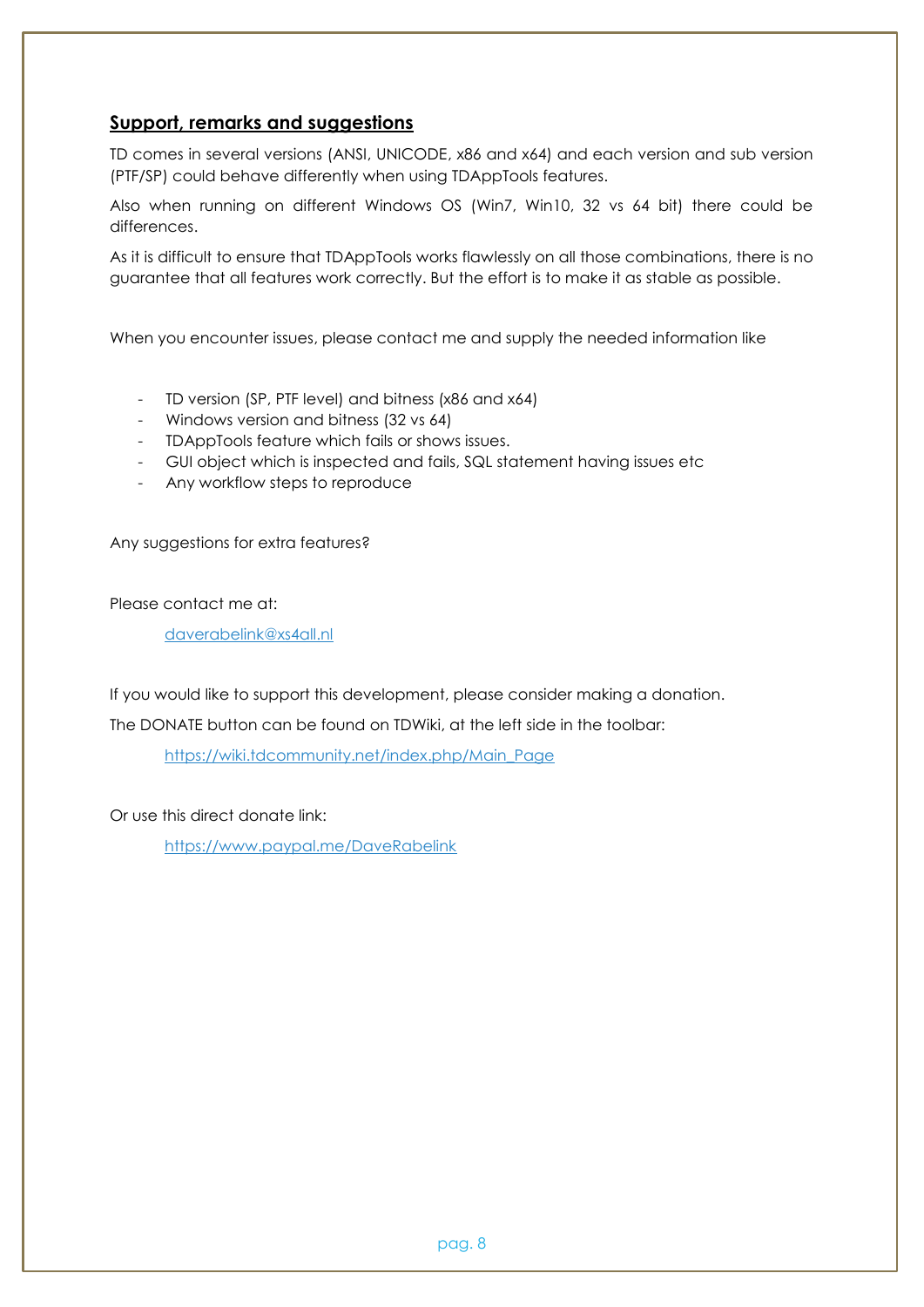# **Version history**

### Current version: 3.1

### <span id="page-8-0"></span>**Version 3.1 09-07-2020 Dave Rabelink**

| General                  |                                                                                                                                                                                                                                                                                                                                                                                                                              |
|--------------------------|------------------------------------------------------------------------------------------------------------------------------------------------------------------------------------------------------------------------------------------------------------------------------------------------------------------------------------------------------------------------------------------------------------------------------|
| <b>New</b>               | TD x64 support (TD 7.0 and higher)                                                                                                                                                                                                                                                                                                                                                                                           |
| Fixed                    | TDAppTools.dll: Fixes crashes on NULL buffers in some API calls                                                                                                                                                                                                                                                                                                                                                              |
| Fixed                    | Better handling loading TDAppTools.dll and compatibility checks                                                                                                                                                                                                                                                                                                                                                              |
| Fixed                    | QOL improvements on GUIs and TD specific glitches on several TDAppTools features                                                                                                                                                                                                                                                                                                                                             |
| Gui Inspector            |                                                                                                                                                                                                                                                                                                                                                                                                                              |
| <b>New</b>               | Added TD 7.3.1 messages SAM NotifyToast, SAM InitTrackMenu for MessageMonitor                                                                                                                                                                                                                                                                                                                                                |
| Changed                  | "Send Message to" GUI improvements                                                                                                                                                                                                                                                                                                                                                                                           |
| Fixed                    | Blocking apps/windows will not hang TDAppTools anymore                                                                                                                                                                                                                                                                                                                                                                       |
| Sal Monitor              |                                                                                                                                                                                                                                                                                                                                                                                                                              |
| <b>New</b><br><b>New</b> | Support for <b>SQlite</b> (sqlite 3.dll):<br>sqlite3_libversion, sqlite3_open_v2, sqlite3_open16, sqlite3_open, sqlite3_close,<br>sqlite3 prepare16 v2, sqlite3 prepare v2, sqlite3 bind text16, sqlite3 bind text,<br>sqlite3_bind_int, sqlite3_step, sqlite3_column_int, sqlite3_column_text16,<br>sglite3 column text, sglite3 column blob, sglite3 finalize, sglite3 reset<br>Added support for SalClearLongBindDatatype |
|                          |                                                                                                                                                                                                                                                                                                                                                                                                                              |

### **Version 3.0 12-02-2020 Dave Rabelink**

| General                 |                                                                                                                                                                  |
|-------------------------|------------------------------------------------------------------------------------------------------------------------------------------------------------------|
| Changed                 | <b>TDAppTools.dll: new version to support App Info features</b>                                                                                                  |
| App Info                |                                                                                                                                                                  |
| <b>New</b>              | Initial release having: general info, loaded dll's, PATH and environment settings,<br>opened handles, running threads, SAL system variables and a WMI query tool |
| TD Profiling controller |                                                                                                                                                                  |
| Changed                 | Block application option added when starting profiling tool                                                                                                      |
| Gui Inspector           |                                                                                                                                                                  |
| Fixed                   | After changing windows styles of objects, they are now repainted correctly                                                                                       |

### **Version 2.4 30-12-2019 Dave Rabelink**

| General                                                           |                                                                                                                                                                                                                                                                                                                                                                                                                                    |
|-------------------------------------------------------------------|------------------------------------------------------------------------------------------------------------------------------------------------------------------------------------------------------------------------------------------------------------------------------------------------------------------------------------------------------------------------------------------------------------------------------------|
| <b>New</b>                                                        | TD 7.3 version support                                                                                                                                                                                                                                                                                                                                                                                                             |
| Changed                                                           | TDAppTools.dll is now TD version independent (build using VS2017)                                                                                                                                                                                                                                                                                                                                                                  |
| Sal Monitor                                                       |                                                                                                                                                                                                                                                                                                                                                                                                                                    |
| <b>New</b>                                                        | Support for SalConnectEx, Sallmmediate, SalClearlmmediate,<br>SallmmediateContext, SalGetResultSetCount, SalGetRollbackFlag,<br>SqlGetModifiedRows, SqlOraPLSQLStringBindType, SqlStore, SqlRetrieve,<br>SalPLSQLCommand                                                                                                                                                                                                           |
| <b>New</b><br>Changed<br>Changed<br>Changed<br>Changed<br>Changed | Enable/disable single hooks to ignore certain traces or improve trace performance<br>Significant performance improvements on hooking/unhooking to TD runtime<br>Having SalVarSetup bind values are now correctly evaluated<br>Improved performance while tracing<br>Edited SQL statements (break mode) will be used in tracing and bind evaluations<br>Enable/disable trace and clearing history is now displayed as info in trace |
| TD Profiling controller                                           |                                                                                                                                                                                                                                                                                                                                                                                                                                    |
| $\mathcal{L}$                                                     | Appotato foaturo Starting with ID 7.2                                                                                                                                                                                                                                                                                                                                                                                              |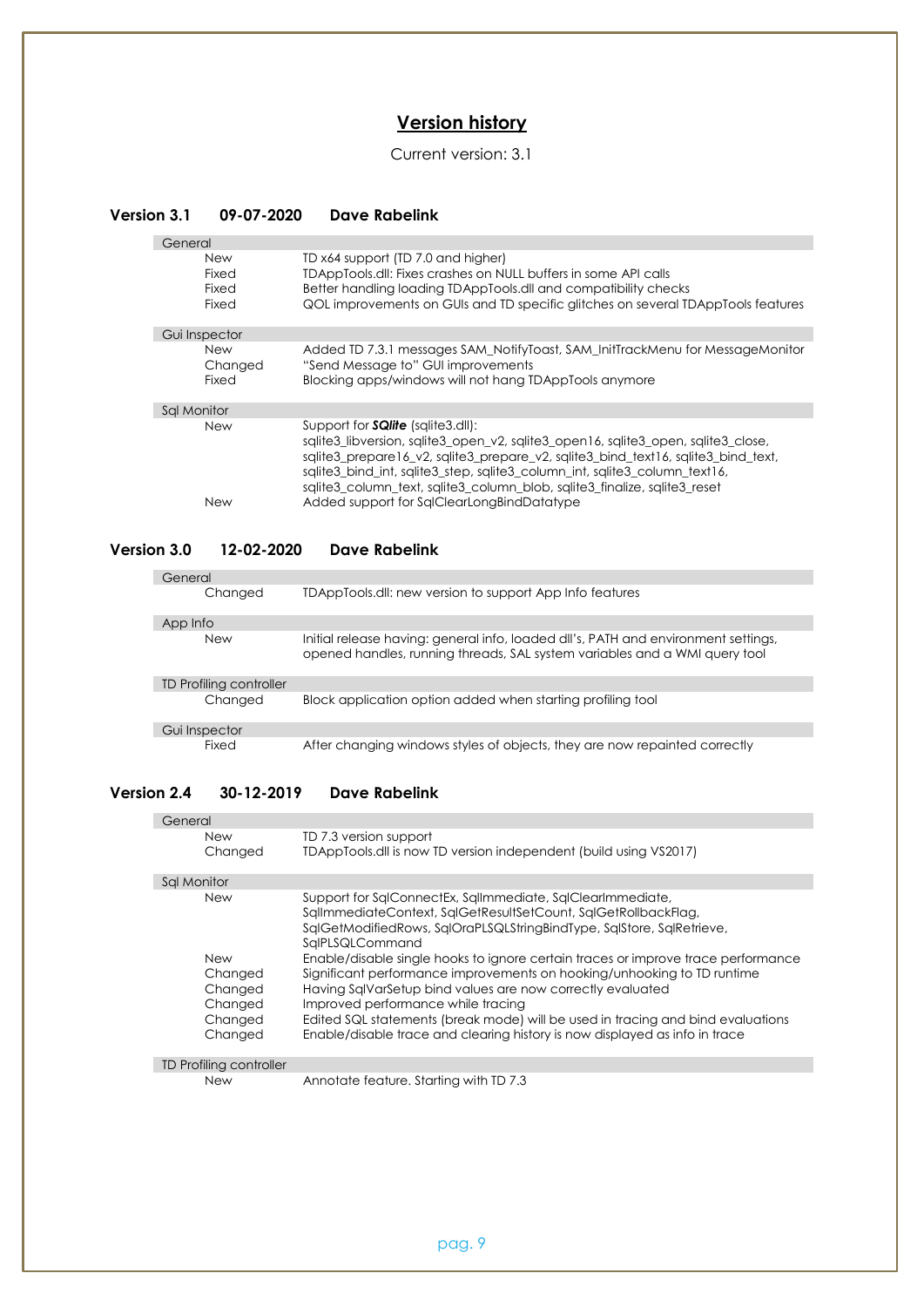### **Version 2.3 28-10-2019 Dave Rabelink**

| General                        |                                                                                   |
|--------------------------------|-----------------------------------------------------------------------------------|
| <b>New</b>                     | TD 7.2 version support                                                            |
| <b>New</b>                     | Added start screen or popup menu to open the several tools from                   |
| <b>New</b>                     | About screen. Button for TD community forum                                       |
| Changed                        | Exports will use a unique filename using counters when file already present       |
|                                | All tools saving GUI options is now enabled by default                            |
| Changed                        | About screen. URL changed to https and tdcommunity. Direct donate link            |
| Changed                        |                                                                                   |
|                                |                                                                                   |
| <b>TD Profiling controller</b> |                                                                                   |
| <b>New</b>                     | Initial release. Only available for TD 7.2 and up                                 |
|                                |                                                                                   |
| Gui Inspector                  |                                                                                   |
| <b>New</b>                     | Tool to send/post messages to objects. Pick messages from fixed list (SAM and WM) |
|                                | or use custom messages                                                            |
| <b>New</b>                     | Set objects TOPMOST/NOTOPMOST from the actions/z-order menu                       |
| <b>New</b>                     | Set state of window (maximized, normal, minimized) from new Window state menu     |
| Changed                        | TD themes screen, added Office 2016 theme (TD72 and up)                           |
| Changed                        | All Gui Inspector windows remember their screen locations                         |
| Changed                        | Now uses windows fontpicker instead of the Sal one to correctly preselect fonts   |
| Fixed                          | Added missing CDK attribute strings up until TD72                                 |
| Fixed                          |                                                                                   |
|                                | Window tree view shows now all missing icon for known TD objects                  |

### **Version 2.2 13-01-2017 Dave Rabelink**

| General             |                                                                                                                                             |
|---------------------|---------------------------------------------------------------------------------------------------------------------------------------------|
| <b>New</b><br>Fixed | About screen. Buttons linked to YouTube, TDWiki and TD Samples<br>Check runtime dll function now reloads dll when not found using full path |
| Sal Monitor         |                                                                                                                                             |
| <b>New</b>          | support for ODBSal API functions OdrPrepareProc, OdrExecuteProc,<br>OdrGetNextResults and OdrPrepareNextResults                             |
| <b>New</b>          | support for SqlPrepareSP, SqlGetNextSPResultset, SqlCloseAllSPResultSets and<br>SalDropStoredCmd                                            |
| <b>New</b>          | options screen, About button                                                                                                                |
| Changed             | API attached functions list is now sorted                                                                                                   |
| Changed             | number values are now shown using the actual decimals (eg 1,05 or 234,32345 or 2)                                                           |
| Gui Inspector       |                                                                                                                                             |
| <b>New</b>          | options screen, About button                                                                                                                |
| <b>New</b>          | options screen, checkbox to enable/disable DWM feature for better bounding<br>rectangle display                                             |
| Changed             | column values in attributes and properties window can be selected (read only) (for<br>copy to clipboard)                                    |
| Fixed               | SAL attribute screen repopulate issue when mode Keep bounds was enabled                                                                     |
| Fixed               | Now using DWM instead of GetWindowRect to paint bound rectangle top level<br>objects (when API is present)                                  |
| Fixed               | TD51-TD63->TabPage and NavBarPage template names are now correctly<br>determined (TD70 and up is ok)                                        |

# **Version 2.1 17-10-2016 Dave Rabelink**

| Sal Monitor   |                                                                             |
|---------------|-----------------------------------------------------------------------------|
| <b>New</b>    | Break in source feature. Jump to location in source when action is executed |
| Changed       | attaching to API is now faster and more stable                              |
| Gui Inspector |                                                                             |
| <b>New</b>    | Message Monitoring (experimental)                                           |